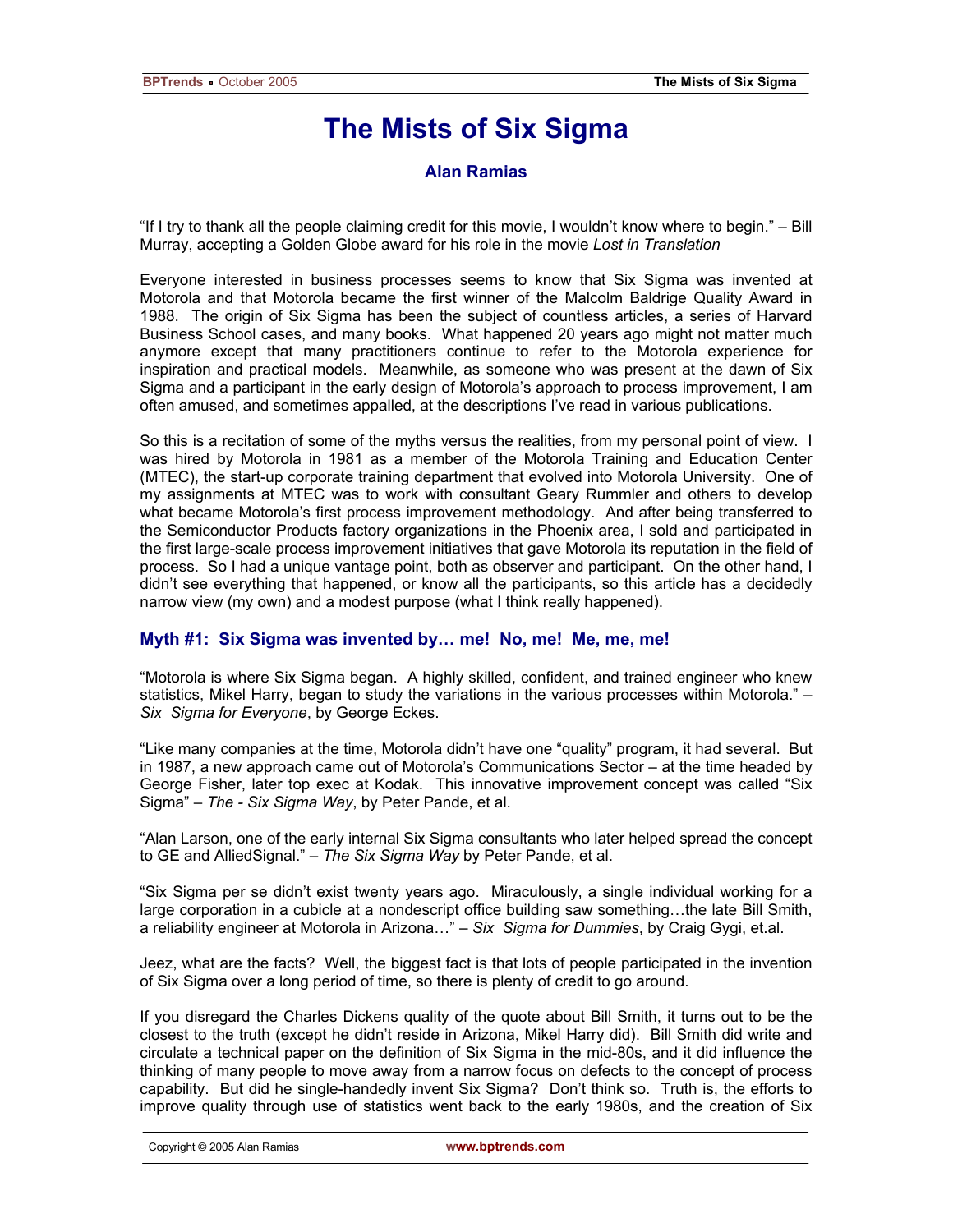Sigma as a program was essentially a repackaging of tools and methods going all the way back to Deming.

And the rest? Call it the triumph of the visible:

Mikel Harry was initially a consultant, then an engineer at the Government Electronics Group in Arizona who got involved in capability studies, then became an instructor for Motorola's quality training programs and did so well that he migrated to Motorola University, became head of the Six Sigma Academy, and spoke to thousands of benchmarking teams about Motorola's accomplishments. Naturally enough, some people assume that he was not only a passionate advocate of Six Sigma, but also its inventor.

George Fisher was an up and coming executive who strongly supported quality improvement. And he became Motorola's CEO for a time. But did Six Sigma originate in his operation? That's where Bill Smith worked, so you can see how the assumptions might arise. But the concepts and tools that went into the Six Sigma program came from many different places within Motorola.

And Alan Larson? Never heard of him. But he probably never heard of me either. That's the point. So many contributors – to claim that any one person was the inventor is to fall prey to the "great man" fallacy that a major idea has to come from one person. If there is any truth to the theory, there would be several great men: Deming, Juran, and Geary Rummler, who provided the intellectual capital for Six Sigma.

### **Myth #2: Motorola won the Baldrige award because of its Six Sigma program**

The Six Sigma methodology was formalized in the mid-80s at Motorola. The result was a staggering increase in the levels of quality for several Motorola products, and the inaugural Malcolm Baldrige Quality Award was bestowed on the company in 1988." – *Six Sigma for Dummies*

"Only two years after launching Six Sigma, Motorola was honored with the Malcolm Baldrige National Quality Award." – *The Six Sigma Way.*

Don't you think it odd that a company can be so successful with a new program that it earns a national award for its achievements in just two years? Yeah, exactly. Motorola won the Baldrige Award not because of its formal Six Sigma program that kicked off in 1987 but because it had made truly awesome improvements in both quality and cycle time over the preceding 8 years. Those achievements were a result of all the TQM and BPI efforts going on, and they weren't viewed as a single comprehensive program called "Six Sigma" or anything else…except in hindsight.

The Six Sigma goal was announced in 1987, and the methodology was packaged and rolled out in 1987-88. As a formal program, Six Sigma was barely in place when the Baldrige Award was obtained.

Six Sigma was a repackaging of tools and techniques already in place, and the program was rolled out because Motorola had essentially stalled in its improvement efforts. The company suffered a severe downturn in 1985-86 when Japanese manufacturers invaded the memories chip market and wiped out Motorola's memories division. The company went into shock, and it was not until mid-1987 that things stabilized and attention began to be paid to improvement. But by that point cycle time was more the focus.

Quality fell off the radar, partly because a lot of people were plain tired of the quasi-religious atmosphere that accompanied TQM and partly because managers began to recognize that some of the quality problems were due to wait times, inventory mismanagement, and other issues related to long cycle times.

Copyright © 2005 Alan Ramias **www.bptrends.com**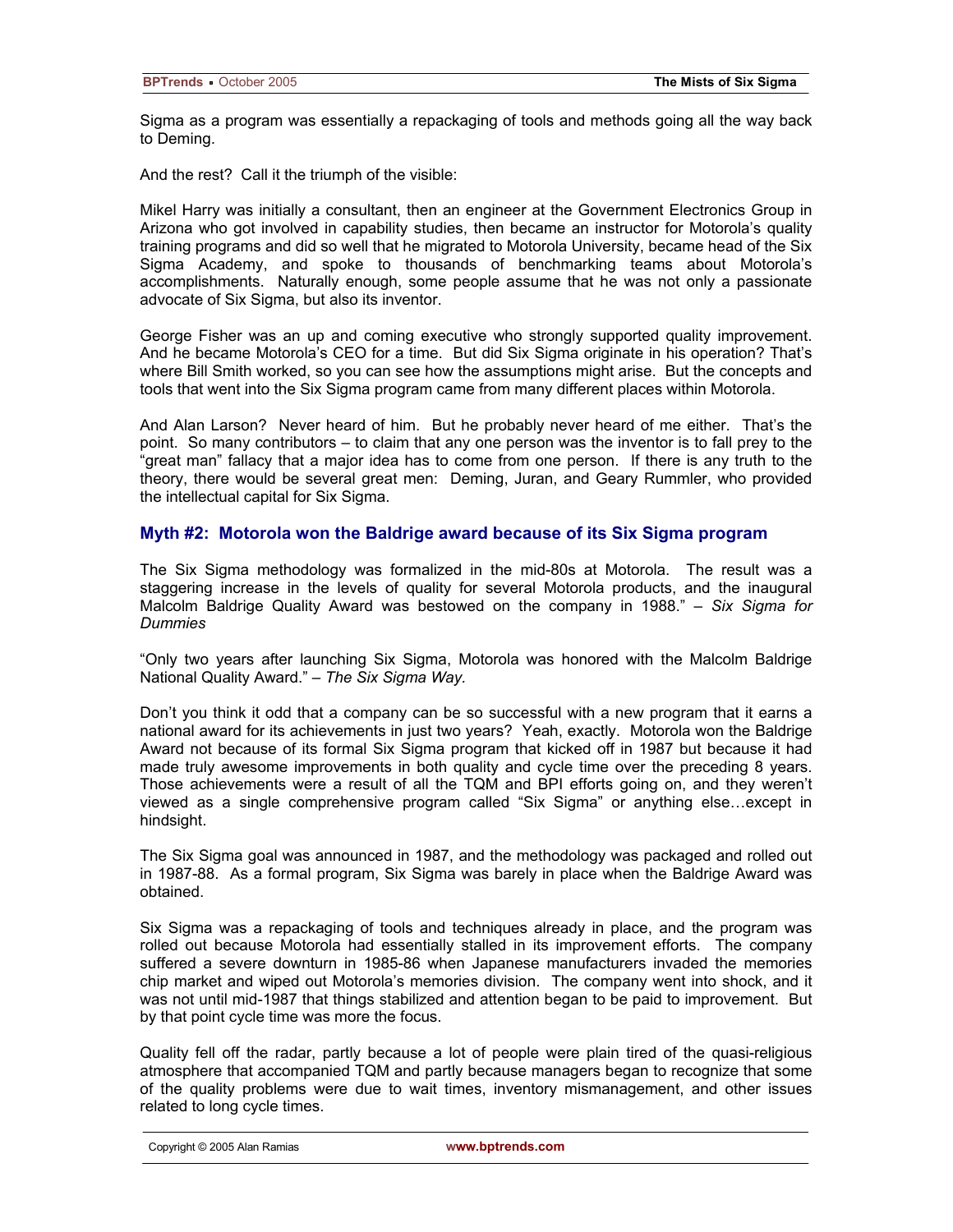The other driver for Six Sigma was the influence of its customers. One of Motorola's biggest customers was Ford Motor Co., which began to require Six Sigma quality and on-time performance. Its insistent demands were a huge impetus for the revival of improvement efforts.

### **Myth #3: Six Sigma was Motorola's approach to process improvement**

In the early 1980s, Motorola's approach to quality was a quality circles program called participative management (or PMP). MTEC was created to produce training products to support that effort, at first primarily for factory production workers, and later for technicians and engineers. Those training programs were the origins of much of today's Six Sigma methodology. But none of it was considered "process improvement." The focus was on product defects; the word "process" referred only to the manufacturing process, and later to the product design process. Business processes were not what anyone meant by "process."

Meanwhile, MTEC brought in consultant Geary Rummler to help design a performance-based approach to the development of instructional programs. While working with the manager of the manufacturing curriculum, Paul Heidenreich, Geary conducted a broad study of manufacturing operations, using a variety of analytical tools that included process analysis. Paul recognized the potential value of these tools and sponsored the development of a training program that evolved into an approach to process improvement, called OPS. This program was the origin of what became the well-known Rummler-Brache process improvement and management methodology. It was applied in many Motorola organizations, usually to the issue of cycle time improvement, and achieved phenomenal results that were included in the 1988 Baldrige submission. OPS was aimed at business processes and management teams, while the quality programs were aimed at product design and manufacturing employees, which may be why for a time nobody put two and two together and saw that these efforts were – or should be – linked.

It was not until 1988, when process capability became of interest, and Rummler's approach to process improvement had become well known throughout Motorola, that the quality and process sides became joined. That year, MTEC (by then renamed Motorola University) issued its first Six Sigma training program that contained techniques from previous quality programs and Rummler's methodology.

According to Mark Schleicher, who also worked at Motorola University and developed that first Six Sigma training program, the Six Sigma initiative "made the quality message clear and consistent. It was not DMAIC at that time but a focus on variation and defects that link back to the customer via the product. The original emphasis was really Design for Six Sigma, linking the customer to both the product design and the manufacturing processes."

What does any of this history matter now? Here are a few lessons to consider:

- **Organizational transformations don't happen quickly.** Motorola's journey from duck to swan took the better part of 10 years, propelled by a series of business crises and a lot of fumbling around.
- **Most of the ideas came from outside.** Motorola deserves the credit for recognizing the importance of concepts in quality, process, and performance, and for opening its doors to new ideas, but virtually all the tools and how-to knowledge came from a large cadre of outsiders. Juran, Deming, Dorian Shainin, Richard Schonberger, and Rummler were the true sources of Motorola's approach. And the drumbeat of customer demand, from Ford and others, was also a source for both ideas and inspiration.
- **There was no grand plan.** Only in hindsight can a path be dimly seen. CEO Bob Galvin issued a challenge to the company in the early 1980s (10X improvement in 5 years) and then a second set in 1987 (100X improvement in 4 years), and the organizational